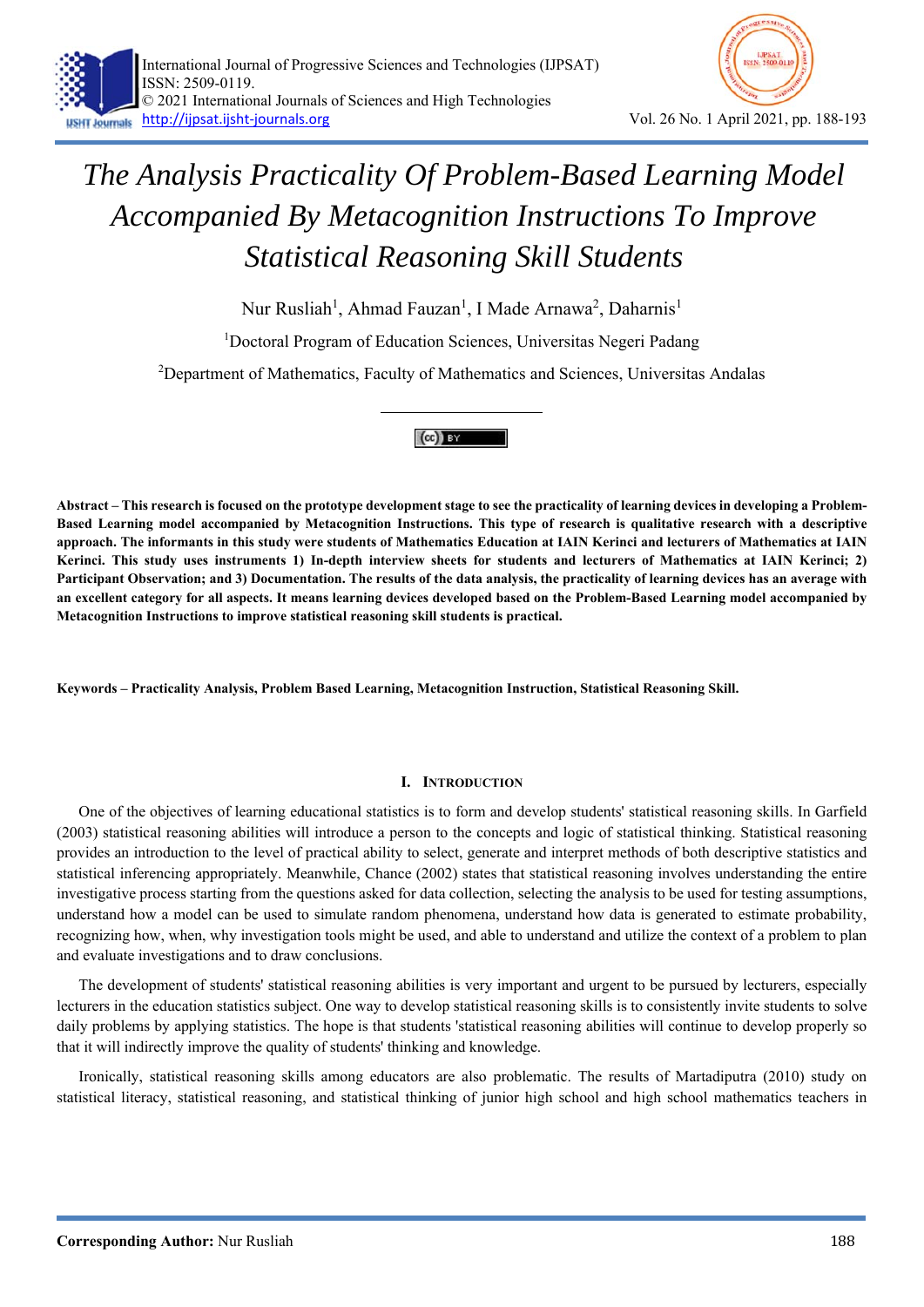Bandung, illustrate that: 1) the average statistical literacy ability has reached 88.38% so that it got a good category; 2) the average statistical reasoning has only reached 46.45% so that it is in the moderate category; 3) the average statistical thinking ability reaches 32.15%, with a low category. Based on the study, it was found that the statistical literacy skills of SMP/SMA mathematics teachers were already good so that teachers tended to teach statistics by emphasizing statistical literacy skills. Meanwhile, the statistical reasoning abilities and statistical thinking abilities of junior high school mathematics teachers can be categorized as medium and low respectively. This condition is thought to cause students' reasoning abilities and statistical thinking abilities to still have problems. Therefore, this issue must be of concern to policymakers in the field of education and higher education institutions, both public and private, that produce teachers.

Currently, statistical learning has not touched students' statistical reasoning abilities. Students still have difficulty applying statistics in their daily lives and solving educational problems. Learning is still a technical calculation that is not meaningful. This condition is in line with the conditions of statistical learning internationally. As stated in the *Australian Education Council (1994); National Council of Teachers of Mathematics (1989, 2000); The School Curriculum and Assessment Authority & Curriculum and Assessment Authority for Wales (1996)* states that there is a need for international statistical education reform at all levels of education (Jones *et al*, 2000; Wulansari *et al*, 2019). Furthermore, Jones *et al*, (2000) suggest using a broader approach in studying statistics, including describing, organizing, representing, analyzing, and interpreting data. To broaden this perspective, further research on learning and teaching statistics is needed (Shaughnessy *et al*, 1996; Rusliah, 2016). Ben-Zvi and Friedlander (2010) stated that when given real problems, conventional statistics learning activities tend to be unreal and relatively shallow. This indicates that conventional statistics learning is less meaningful for students. And in conventional statistics learning, educators emphasize more on statistical literacy skills, not on statistical reasoning abilities.

The existing learning model has not paid special attention to statistical reasoning abilities. The learning model that is thought to improve statistical reasoning skills is the Problem Based Learning Model with Metacognition Instruction (PBM-IM). This model tries to combine aspects of problem-solving as well as aspects of metacognition to complement each other. This is because PBM, which is currently widely used by educators, has not paid special attention to metacognition aspects. In fact, in several studies, it was found that the problem-solving aspects of metacognition were in harmony. As stated by O'Neil and Brown (1997; Rusliah *et al*, 2020) that to build problem-solving strategies, metacognition plays an important role as a process by which a person thinks about his thoughts to build the strategy. From this explanation, it can be said that there is a need for a learning model that modifies the problem solving and metacognition aspects. It is hoped that the PBM-IM learning model can accommodate these two aspects. With the PMB-IM model, every proposed statistical problem will be seen how the student starts planning, processes information, arrives at the final result as well as the correct interpretation of the results. Each stage of problem-solving will be accompanied by metacognition instructions.

The PBM-IM learning model is not directly used but must be tested. The aspect that needs to be tested is the practical aspect of the model. Practicality is a very important element in the PBM-IM research process to improve statistical reasoning skills. Practicality relates to the ease of use of the products produced. According to Suharsimi Arikunto (2006: 62), a teaching material has high practicality if the teaching material is practical, which is easy to implement, and is equipped with clear instructions. In line with that, Sukardi (2008) states that practicality can be assessed from the following aspects: 1) Use, including ease of management, storage, and can be used at any time; 2) Its use only requires a short time, fast and precise; 3) Fostering the attractiveness and interest of students in using the device; 4) Easy to understand or use by the teacher; and 5) Has the same equivalence.

## **II. METHODS**

This research is a research development or *Research and Development* (R & D). Development research is a research method used to produce certain products. The model used is a model development Plomp which consists of three phases, namely the phase of preliminary investigations *(preliminary research),* phase of development or manufacture of prototypes *(development or prototyping phase*), and the phases of assessment *(assessment phase***).** At the initial stage, we analyzed the context and needs in the learning of student education statistics. At the prototype stage, products produced from preliminary studies were developed, namely in the form of model books, student books, and PBM-IM-based lecturers' books. Prototype production includes designing, developing, and formative evaluation. The evaluation stage is the stage of assessing the resulting prototype using practicality and effectiveness tests. At this stage, semi-summative is also applied. Formative evaluation includes *self-evaluation, expert review, oneto-one, small group,* and *field test*. A summary of the stages is provided in Fig 1 below.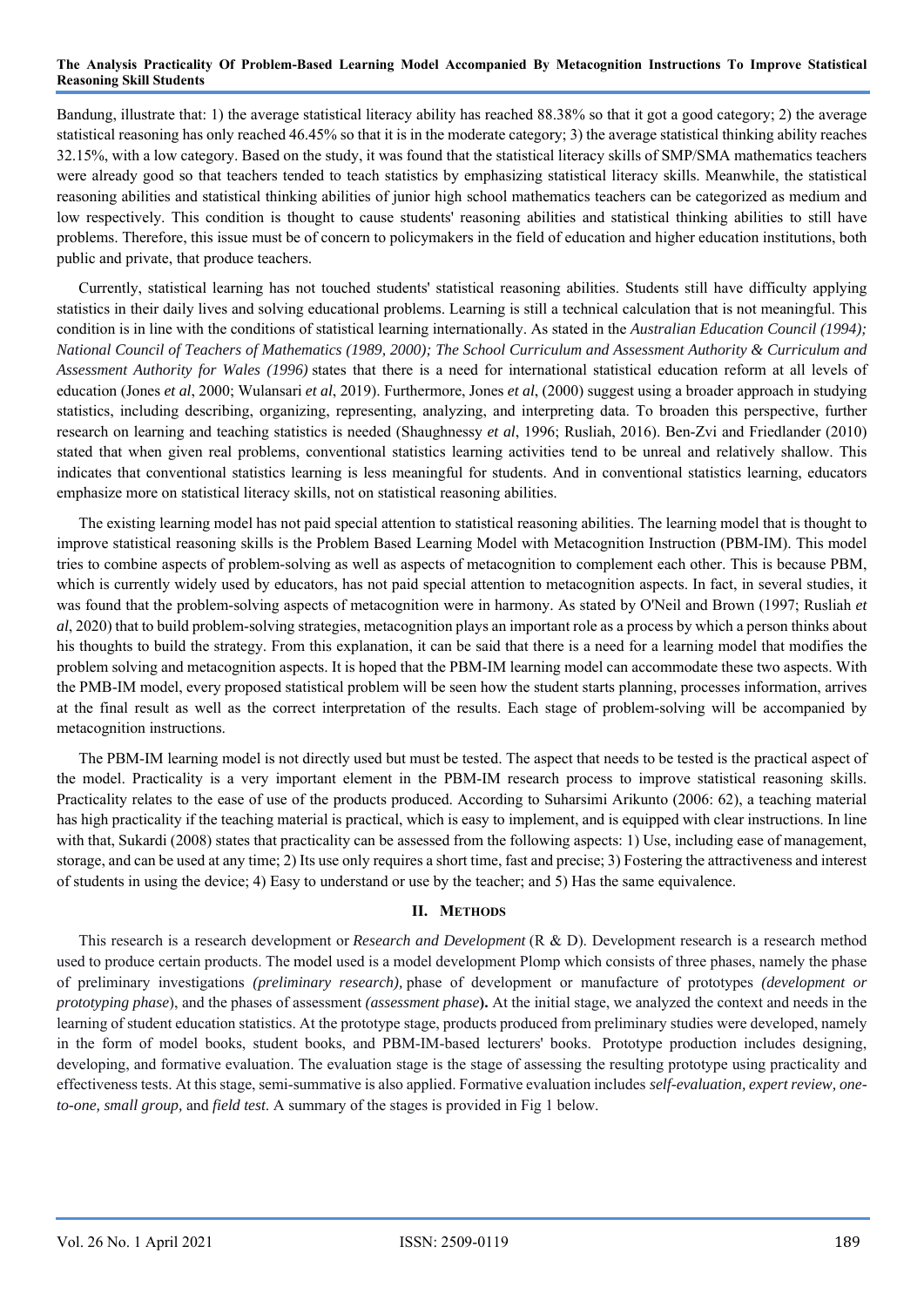

Fig 1. Formative Evaluation (Source: Tessmer, 1993; Plomp, 2013)

This research will discuss the practicality of model books, student books, and lecturer books based on PBM-IM. Practicality is carried out in two activities, namely *one to one and small groups.* One to one involves three students, namely students with high, medium, and low abilities. *Small groups are* carried out by applying the PBM-IM model book to 6 students, namely 2 high-ability students, 2 medium-ability students, and 2 low-ability students. In the implementation of the small group, the researchers directly applied the mathematics learning tools and the teacher as an observer. After the implementation of the small group, the researchers gave a practical assessment questionnaire to the teachers and students involved in the small group: the practicality of the product was obtained from the practicality checklist data sheet on a Likert 1-5 scale. Furthermore, the data analysis of validity and practicality was carried out using the steps adopted from Riduwan (2005), namely determining the percentage using the formula:

$$
Prosentase Valid atau Praktis = \frac{Jumlah skor jawaban masing - masing item}{jumlah skor ideal masing - masing item} \times 100\%
$$

## *Note: Formula in Indonesian language*

The valid and practical criteria are shown in Table 1 below.

| N <sub>0</sub> | <b>Percentage of Achievement</b> | <b>Validity</b> | <b>Category Practicality Category</b> |
|----------------|----------------------------------|-----------------|---------------------------------------|
|                | $> 81\%$                         | Very Valid      | Very Practical                        |
|                | $61\% - 80.99\%$                 | Valid           | Practical                             |
|                | $41\% - 60.99\%$                 | Enough Valid    | Quite Practical                       |
| $\overline{4}$ | $21\% - 40.99\%$                 | Less Valid      | Less Practical                        |
|                | $< 20.99\%$                      | Invalid         | Not Practical                         |
|                | $\cdot$ Ridwan (2005) modified   |                 |                                       |

Source: Ridwan (2005) modified

## **III. RESULTS**

## **A. Practicality Analysis in Phase One to one**

In Table 2 it can be seen that every aspect has reached the desired criteria, namely instructions with a value of 100%, learning outcomes 81.6%, material 100%, worksheets 86.6%, validity 91.2%, graphics 91.2% and benefits 93.4%. The practicality of the learning device assessed by the student response questionnaire has an average of 92% with the very practical category.

Table 2. Results of the questionnaire practicalities of one to one

| Aspect                  | Val  | Criteria  |  |
|-------------------------|------|-----------|--|
|                         | ue   |           |  |
| Instructions            | 100  | <b>SP</b> |  |
| Learning Accomplishment | 81.6 | <b>SP</b> |  |
| Materials               | 100  | <b>SP</b> |  |
| Worksheet               | 86.6 | <b>SP</b> |  |
| Linguistic              | 91.2 | <b>SP</b> |  |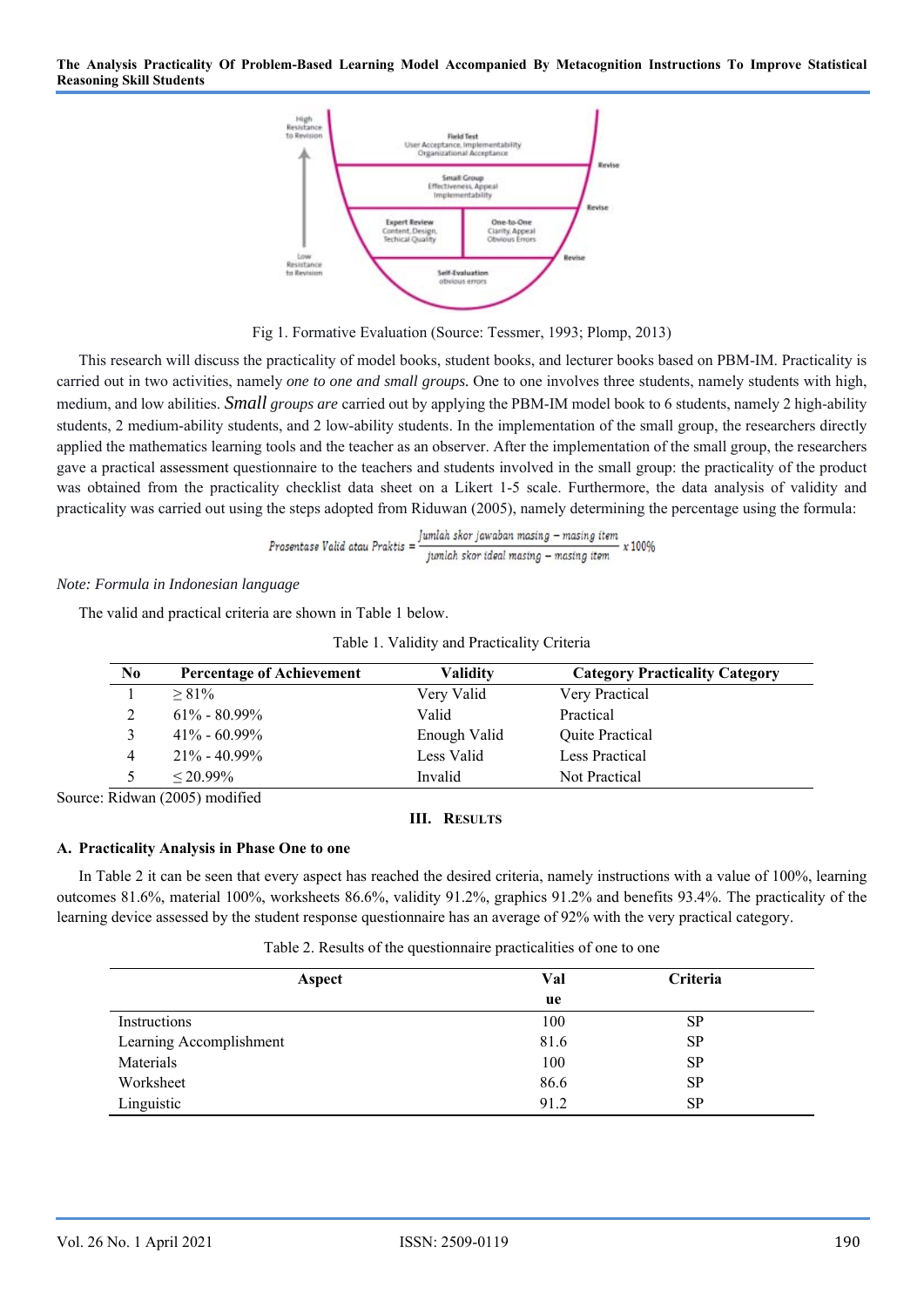| Kegrafikaan | 91.2 | <b>SP</b> |  |
|-------------|------|-----------|--|
| Benefits    | 93.4 | <b>SP</b> |  |
|             |      |           |  |

Note:  $SP = Very Practical$ 

## **B. Small group analysis**

In the stage *small group,* researchers teach in small groups of 6 students. The researcher taught 5 meetings to try out the PBM-IM-based student books*.* The students chosen by the researchers represented all the student ability criteria and were different from students in phase *one two*. The researcher asked the lecturer for help to select 6 mathematics majors who would be included in the activity *Small group.* Then the students were divided into two groups, each group consisting of 1 high-ability student, 1 mediumability student, and 1 low-ability student. The researcher asked the mathematics lecturer to be an observer during the testing of the device in the phase *small group*. The researcher gave the observation sheet to the lecturer as a reference for the assessment as an observer. Lecturers assess the implementation of PBM-IM-based books*.* Lecturers during the learning process carried out by researchers by filling out observation sheets. The results of observations of the practicality of learning devices carried out by the lecturer on the learning process carried out by researchers in the phase *small group* can be seen in Table 3 below.

Table 3. The results of the lecturer observation sheet on the implementation of the small group

| Aspects assessed   |       |       | Ш         | IV    |       | <b>Score</b> |
|--------------------|-------|-------|-----------|-------|-------|--------------|
| Syntax             | 83.72 | 89.3  | 88.84     | 88.37 | 86.51 | 87.35        |
| Reaction Principle | 72.73 | 81.82 | 85.45     | 83.64 | 87.27 | 82.18        |
| Social System      | 75.56 | 77.78 | 80        | 77.78 | 73.33 | 76.89        |
| Average            | 78.22 | 85.56 | 87.15     | 86    | 86.89 | 84.77        |
| Criteria for       |       | SP    | <b>SP</b> | SP    | SP    | <b>SP</b>    |

Notes:  $P =$  practical,  $SP =$  Very Practical

In the Table, it can be seen that there is 1 meeting with the practical category, namely the first meeting with a value of 78.22%. Meanwhile, 4 meetings were categorized as very practical, namely at meetings II, III, IV, and V with the respective values of 85.56%, 87.15%, 86%, and 86.89%. The practicality of the learning device as assessed from the observation sheet filled in by the lecturer has an average of 84.77% with a very practical category. The table also shows that the results of observations for each meeting do not always increase. However, the decline in assessment from the previous meeting was not a problem because the results were still within practical criteria. The small group also assessed practicality by using the student response armature. Student response questionnaires are given after the fifth meeting is over, then students are given a questionnaire to find out its practicality from the student's point of view after using the device. The results obtained can be seen in Table 4 below.

| Aspect            | <b>Practicality Score Small Group</b> | Criteria  |
|-------------------|---------------------------------------|-----------|
| Guidelines        | 86.6                                  | <b>SP</b> |
| Learning Outcomes | 90.8                                  | <b>SP</b> |
| Material          | 91.6                                  | <b>SP</b> |
| Worksheet         | 92.2                                  | <b>SP</b> |
| Languages         | 86.6                                  | <b>SP</b> |
| Graphic           | 91.2                                  | <b>SP</b> |
| Benefit           | 100                                   | SP        |

Table 4. Practicality questionnaire results small group

In Table 4 it can be seen that every aspect has reached the desired criteria, namely instructions with a value of 86.6%, learning outcomes 90.8%, material 91.6%, worksheets 92.2%, validity 86.6%, graphics 91.2%, and 100% benefit. The practicality of the learning device assessed by the student response questionnaire has an average of 91.28% with the very practical category. The practicality of model books, student books, and lecturer books based on PBM-IM was tested through the one-to-one phase and a small group had practical criteria. Practicality is assessed from several aspects, namely instructions, learning outcomes, materials, worksheets, validity, graphics, and benefits. The practicality of the learning tools assessed by the student response questionnaire in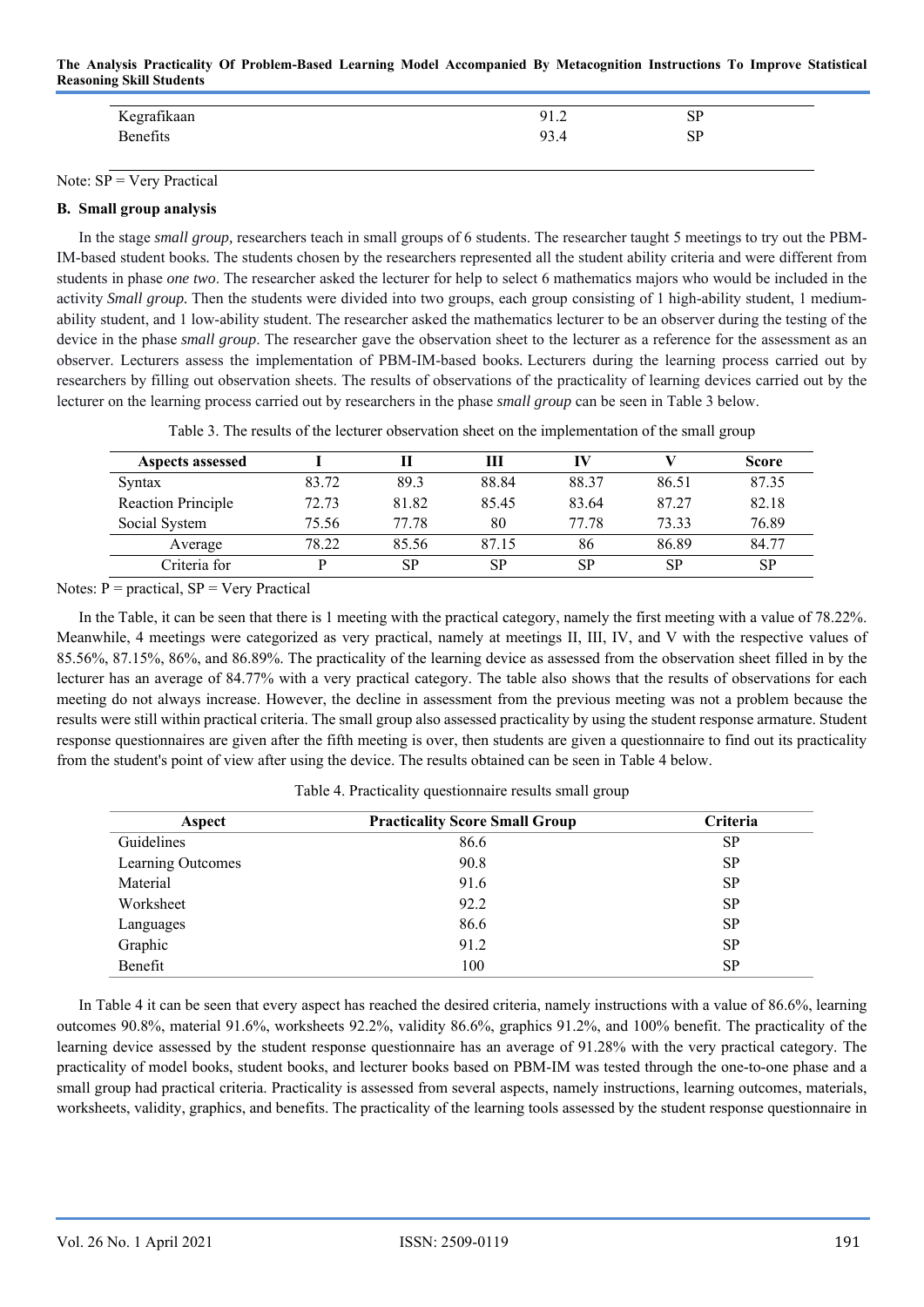the one-to-one phase had an average of 92% in the very practical category, in the small group phase it had an average of 91.28% with the very practical category.

The practicality value of one-to-one compared to the small group decreased from 92% to 91.28%, namely 0.72%. However, the decline that occurred from the one-to-one phase to the small group phase did not affect the practicality of the device, because the device was still in the very practical category. Based on the analysis carried out, the decline that occurred did not significantly affect practicality.

The decrease in practicality value occurred because the small group phase involved more students than the one-to-one phase. The one-to-one phase-only involved three students, while the small group phase involved 6 students. So that the one-to-one process is easier to implement compared to the small group, all students also get good guidance in the one-to-one phase compared to the small group phase.

Practicality is also assessed from the learning process carried out in the small group phase. The assessment is carried out by observing the learning process carried out by the researcher. The observer in this study was a lecturer who taught educational statistics. Observations were made to see the practicality of the assessment of lecturers who teach educational statistics when the device is applied directly in learning. The results of the observations show that the device has met the practical criteria.

#### **IV. CONCLUSION**

Based on the result of the study, it was concluded that the Practicality of the Problem-Based Learning Model Accompanied by PBM-IM to Improve Statistical Reasoning Skill Students were very practical based on observation, students and lecturer response questionnaire.

#### **REFERENCES**

- [1] Ben-Zvi, D., & Friedlander, A. (1997). Statistical thinking in a technological environment. *Research on the role of technology in teaching and learning statistics*, 45-55.
- [2] Chance, B. L. (2002). Components of statistical thinking and implications for instruction and assessment. *Journal of Statistics Education*, *10*(3).
- [3] Garfield, J. B. (2003). Assessing statistical reasoning. *Statistics Education Research Journal*, *2*(1), 22-38.
- [4] Jones, G. A., Thornton, C. A., Langrall, C. W., Mooney, E. S., Perry, B., & Putt, I. J. (2000). A framework for characterizing children's statistical thinking. *Mathematical thinking and learning*, *2*(4), 269-307.
- [5] Martadiputra, B. A. P. (2010). Kajian Tentang Kemampuan Melek Statistis Statistical Literacy, Penalaran Statistis Statistical Reasoning, Dan Berpikir Statistis Statistical Thinking Guru Smp. *640*, *83*.
- [6] O'Neil, H. F., & Brown, R. S. (1997). Differential effects of question formats in math assessment on metacognition and effect (Tech. Rep. No. 449). Los Angeles: University of California. *National Center for Research on Evaluation, Standards, and Student Testing*.
- [7] Plomp, T. (2013). Educational design research: An introduction. *Educational design research*, 11-50.
- [8] Riduwan. 2005. *Easy Learning Research Teachers, Employees and Beginner Researchers*. Bandung: Alfabeta.
- [9] Rusliah, N. (2016). Improving Higher-Order Thinking Skills of Students in Learning Mathematics. Proceeding of The Second International Conference on Education, Technology, and Sciences: "Integrating Technology and Science into Early Childhood and Primary Education". 628-636
- [10]Rusliah, N., Handican, R., Deswita, R., & Oktafia, M. (2021). Mathematical problem-solving skills on relation and function through Model-Eliciting Activities (MEAs). In *Journal of Physics: Conference Series*. 1778(1), 012016
- [11]Shaughnessy, J., Garfield, J., Greer, B., Bishop, A., Clements, K., Keitel, C., ... & Laborde, C. (1996). International handbook of mathematics education. *AJ Bishop, K. Clements, C. Keitel, J. Kilpatrick, & C. Laborde, International Handbook of Mathematics Education*, *4*, 205-238.